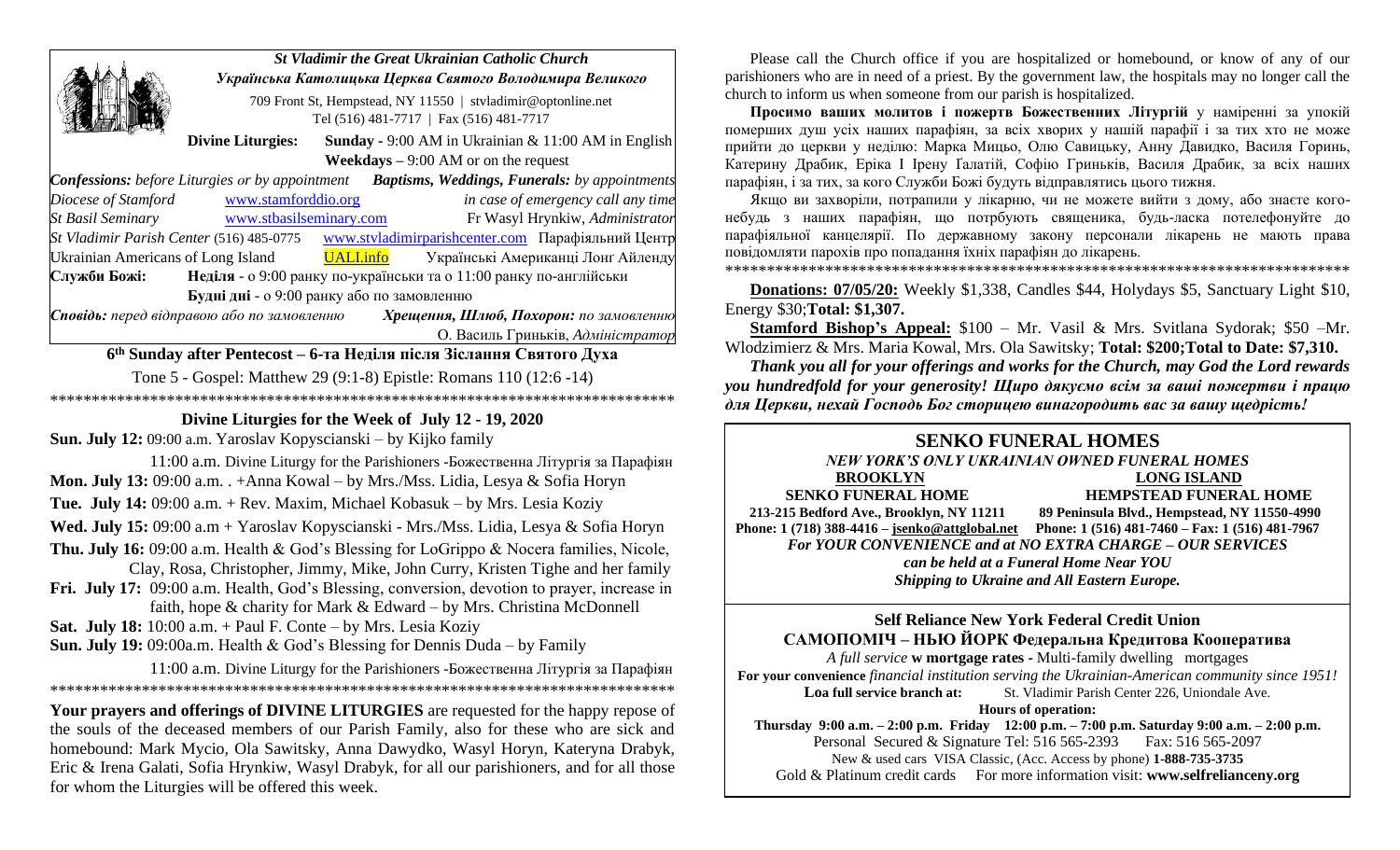### **Parish & Community Events 07-12-20**

**July 18: First confession** at 9:00 AM in the Church.

**July 19: The Solemn Holy Communion** at 9:00 AM Liturgy.

**DIOCESAN CHARITIES:** dear parishioners, in the May every year our Diocese of Stamford holds annual appeal for charitable contributions among its faithful in support of the seminary and other diocesan programs. Please, be so kind to give your contribution before the end of June. **To date we have received \$7,310 in Bishop's Fund donations. Since our Parish is assessed \$7,500 by the Bishop's financial office, we will be liable for the \$190 difference. May God bless your generosity for the Church!**

Dear parishioners, due to Corona Virus more then three month people did not have opportunity to come to the Church to pray. Some parishioners participated in Sunday services translated through the Internet from different churches; some others supported the Church by sending contributions through the regular mail. So if you wish to give your contribution you may send it by mail.

**The Rosary Altar Coffee Shop** is closed for the summer.

**IMPORTANT TO REMEMBER FOR EVERYBODY** that before and after the Divine Liturgy it is requested to keep silence in the Church. The Church is the house of God, so do not interrupt those faithful who try to concentrate on the prayer before and after the Liturgy.

**Dear parishioners, you may see the broadcasting of Ukrainian Catholic Church on the internet TV, webpage: [zhyve.tv](http://www.ugcc.org.ua/) or on [www.youtube.com.](http://www.youtube.com/)**

**Dear parishioners,** Representative of the Village of Hempstead Mr. Fred Sanders notified us that we can park in the Village of Hempstead parking lot next to the Fire House across from the Church as long as there are no activities going on at the Fire House.

**NEW PARISHIONERS:** we, as one Parish Family, welcome all new parishioners to our Parish, **Saint Vladimir the Great Ukrainian Catholic Church**! We encourage those who are not registered yet in the list of our Parish family, please, stop by the rectory or introduce yourselves to the priest in the Church after Liturgy for registration. We look forward to meet you. Remember your Church contributions are tax deductible if you are registered in the parish and give your contributions in the envelopes with your name or your registration number.

**YOUR WILL:** a will is one of the most important documents you will ever sign. Think for a moment about the work your possessions would do for your rewards even in eternity if you will make your will for the support of your Church.

\*\*\*\*\*\*\*\*\*\*\*\*\*\*\*\*\*\*\*\*\*\*\*\*\*\*\*\*\*\*\*\*\*\*\*\*\*\*\*\*\*\*\*\*\*\*\*\*\*\*\*\*\*\*\*\*\*\*\*\*\*\*\*\*\*\*\*\*\*\*\*\*\*\*\*



**Eternal Light** in the Sanctuary will be burn this week for the Health & God's blessing for Kateryna Drabyk.

**Вічне Світло** в Святилищі цього тижня буде горіти за здоров`я і Боже благословення Катерини Драбик.

# **Парафіяльні і Громадські оголошення 12-07-20**

**18 липня: Перша Сповідь** о 9 год. Ранку у Церкві.

**19 липня: Урочисте Прийняття Святого Причастя** на першій Службі Божій.

**ЄПАРХІАЛЬНІ ПОЖЕРТВИ:** дорогі парафіяни, кожного року у травні Стемфордська Єпархія звертається з проханням до своїх вірних за пожертвами для нашої Єпархії у Стемфорді, семінарії, музею і інших єпархіяльних добродійних цілей. Будь-ласка по вашій можливості зробіть свою пожертву до кінця червня. **На сьогодні ми пожертвували 7310 дол. на Єпархіальний Фонд. Так як наш обов`язок кожного року жертвувати 7500 дол. То ми будемо змушені доплатити 190 дол. з церковної казни. Нехай Бог благословить вашу жертвенність на церкву!**

Дорогі парафіяни, через Корона Вірус понад два місяці люди нe мали можливості прийти до Церкви, щоб помолитись. Деякі парафіяни приймали участь у Недільних Богослуженнях, які транслювалися через інтернет з різних Церков; інші підтримували свою Церкву посилаючи пожертви звичайною почтою. Тож, якщо ви бажаєте зробити свою пожертву на Церкву, будь ласка вживайте почту. **Обслуговування кавою з булками після Служб Божих** у залі під Церквою протягом травня, червня, липня і серпня припинено на літній період.

**ЗУАДК** в порозумінні з Посольством України переводить допомогову збірку на різні потреби, особливо на оборонну здатність українського війська. Тож з цією метою у Федеральній Кредитовій Кооперативі Самопоміч у Ню Йорку відкриті рахунки: 1) – для потерпілих людей у наслідок сучасних подій; 2) – для підтримки Українського Війська; 3) – для підтримки Національної Гвардії. Додаткові інформації можете одержати у кредитівцi.

**НОВІ ПАРАФІЯНИ:** ми, як одна Парафіяльна Родина, вітаємо всіх нових парафіян у нашій Парафії, Українській Католицькій Церкві Святого Володимира Великого! Заохочуємо тих хто ще не записався до нашої Парафіяльної громади, зареєструватись у парафіяльній канцелярії, або підійти до священника в Церкві після Божественної Літургії, щоб заєструватись. Ми з приємністю чекаємо зустрічі з вами. Пам'ятайте, що вашi пожертви на церкву завжди зменшують вашi податки, якщо ви даєте свої пожертви в конвертаx з вашим iм'ям, або з реєстрацiйним номером у парафiї.

**ВАШЕ ЗАВІЩАННЯ:** завіщання – це найважливіший документ, який Ви будь-коли підпишете. Воно може стати виявом вашої особистої оцінки. Задумайтесь на хвилину про ту нагороду, яку може дарувати вам ваше майно навіть у вічності, якщо ви зробите завіщання на підтримку своєї Церкви.

### *Молитва за порятунок України*

Господи Ісусе Христе, Боже наш! Прийми від нас, недостойних слуг Твоїх, щиру молитву і, пробачивши нам гріхи наші, згадай всіх ворогів наших, які ненавидять і кривдять нас, та з великої милості і справедливости Твоєї врозуми і наверни їх. Невірних та безбожників до християнства та благочестя прихили, а християн навчи ухилятися від зла і творити добрі вчинки. Нас же всіх і Церкву Твою святу всесильною Твоєю рукою від всіляких злих обставин милостиво звільни.

Страждаючу землю Українську від лютих ворогів видимих і невидимих оберігай і воскреси християнську Київську Русь, а від вірних слуг Твоїх, які в терпіннях і смутку день і ніч звертаються до Тебе, багатостраждальні звернення почуй, милостивий Боже наш, та виведи з терпіння життя їхнє. Подай нам мир і тишу, любов і утвердження у вірі та швидке примирення людей Твоїх, яких Ти чесною Своєю Кров`ю відкупив. А тим, хто відступився від Тебе, та не шукає Тебе, - прояви Себе, щоб ніхто з них не загинув, але розумом до істини прийшов та врятувався. Щоб ми всі разом з однаковими думками та в безперестанній любові прославляли Пресвяте Ім`я Твоє, бо Ти є терпеливий і не злобний Господи, на віки вічні. Амінь.